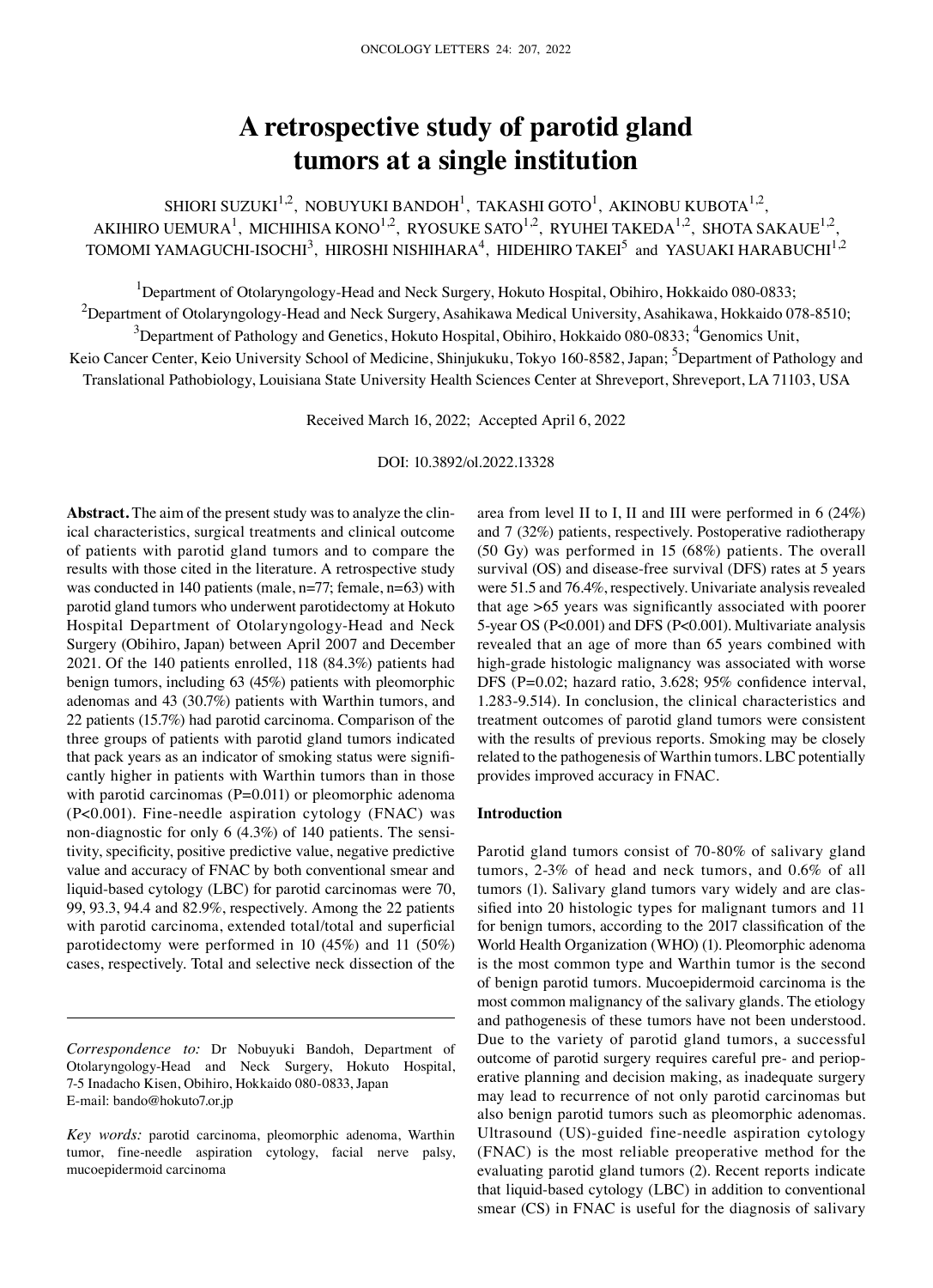gland tumors (3). With regard to the surgery for parotid carcinomas, several factors must be considered, including the extent of resection (i.e., extended total, total, or superficial parotidectomy), handling of facial nerves (i.e., preservation or resection), extent of neck dissection (i.e., total, selective or prophylactic). Intraoperative facial nerve monitoring (FNM) was recently reported as helpful in detecting and preserving the facial nerve (4). Whether postoperative radiotherapy to parotid carcinoma contributes to improvement of survival has not been fully evaluated. An independent prognostic factor of parotid carcinoma except for TNM stage has not been defined yet. We examined the incidence of different types of parotid gland tumors and evaluated all parotid gland tumors diagnosed at our institution, focusing on diagnostic challenges and preoperative evaluation. This work provides recommendations to better delineate the management of these tumors.

### **Patients and methods**

*Patients.* A retrospective study was conducted in 140 patients (male: 77; female: 63) with parotid gland tumors who underwent parotidectomy from April 2007 to December 2021 at Hokuto Hospital Department of Otolaryngology‑Head and Neck Surgery. Patient median age was 60.5 years (range, 18 to 90 years). Data collected included cigarette smoking status (defined as pack years [packs/day x years]), symptoms, tumor location, maximum tumor size measured by US, preoperative FNAC diagnosis, operation time, histology, and postoperative complications. With regard to parotid carcinomas, staging, treatment, and prognosis were also analyzed. Patients with incomplete clinical and histologic data and malignant lymphoma were excluded in this study.

*Fine‑needle aspiration cytology.* Both CS and LBC were utilized (5). Briefly, for US-guided FNAC, tumors were aspirated by 2 experienced otolaryngologists using a 21‑gauge needle attached to a 20‑ml disposable plastic syringe and aspirator developed by Chiba University. Aspirates were immediately processed on slides and then fixed in 95% ethanol for Papanicolaou staining and dried for Giemsa staining. The remaining aspirate in the syringe and needle were rinsed into a vial with 10 ml of CytoRich Red solution (Becton Dickinson, Franklin Lakes, NJ). Fluid cytology specimens were processed using the BD SurePath hand method (BD Biosciences, Franklin Lakes, NJ) and routinely stained with Papanicolaou solution. Tumors were cytologically classified by 2 experienced cytotechnologists into five categories: non‑diagnostic, benign, indeterminate, suspicious for malignancy, or malignant. FNAC diagnosis of suspicious for malignancy and malignant and postoperative histologic diagnosis of parotid carcinoma were categorized as positive. Other benign results were categorized as negative. The sensitivity, specificity, and positive and negative predictive values for detecting malignant lesions by FNAC were estimated based on the histology results, excluding non-diagnostic and indeterminate results. Accuracy was estimated based on true positives and negatives/total number of cases, including non‑diagnostic and indeterminate cases.

*Surgical treatments.* Surgery for benign parotid tumors was performed by partial superficial parotidectomy (6). Briefly, after a preauricular to postauricular (modified Blair incision) S-shaped incision, the trunk of the facial nerve was identified by intraoperative FNM with 1.0 mA of stimulation (NIM‑Response 3.0 system, Medtronic Inc., Jacksonville, FL). The tumor was resected with a 1-cm margin with following the branches of the facial nerve (7,8). For patients who were diagnosed with malignant tumors by preoperative FNAC, total parotidectomy was performed. Otherwise, extended total parotidectomy, defined as resection of adjunct structures such as either skin, the sternocleidomastoid muscle, the masseter muscle or the external meatus in addition to total parotidectomy, was performed (9). For patients with clinical or imaging evidence of nodal disease (cN+), total neck dissection (Level I to V) was performed. For patients without lymph node metastasis (cN0), selective neck dissection of the area from Level II to I, II and III was performed; otherwise, no neck dissection was not performed, at the consideration of imaging and FNAC results. For patients with tumor invasion of the facial nerve determined intraoperatively, the facial nerve was resected and transplanted. Skin defects were reconstructed with a free flap. Histologic diagnosis was assessed by two experienced pathologists and classified based on the WHO Classification of Head and Neck Tumours-2017 (1).

*Statistical analysis.* Associations between groups were determined using Fisher's exact test for categorical variables, and using the Kruskal-Wallis test and Steel-Dwass test for continuous variables. Temporary facial nerve palsy was defined as the complete recovery of facial palsy within 6 months after surgery. Persistent facial palsy was defined as any facial palsy lasting more than 6 months. Time was defined as the period starting from the date of diagnosis to the date of disease relapse or that of last follow‑up visit for Disease‑free survival (DFS) or to the date of death by any cause for overall survival (OS). DFS and OS rates were calculated using the Kaplan‑Meier method and compared using the log-rank test. For determination of factors related to DFS and OS, a Cox proportional hazards model was used. The final results of these analyses are hazard ratios (HR), their 95% confidence intervals (CI) and P‑value. A p‑value less than 0.05 was considered indicative of statistical significance. BellCurve for Excel (Social Survey Research Information, Tokyo, Japan) statistical software was used for all analyses.

# **Results**

*Histologic classification.* Histologic classification of the 140 patients with parotid gland tumors included 118 cases (84.3%) of benign tumors, with 63 (45%) of pleomorphic adenomas, 43 (30.7%) of Warthin tumors, 6 (4.3%) of myoepitheliomas, and 2 (1.4%) of basal cell adenomas (Table I). A total of 22 of the 140 patients (15.7%) had parotid carcinoma, of which 10  $(7.1\%)$  were of high-grade, 2  $(1.4\%)$  of intermediate‑grade, and 10 (7.1%) of low‑grade in terms of histologic malignancy.

*Clinicopathologic features.* Patients with parotid gland tumors were categorized into three groups based on clinical features: parotid carcinomas including all histology, pleomorphic adenoma, and Warthin tumor (Table II). In terms of age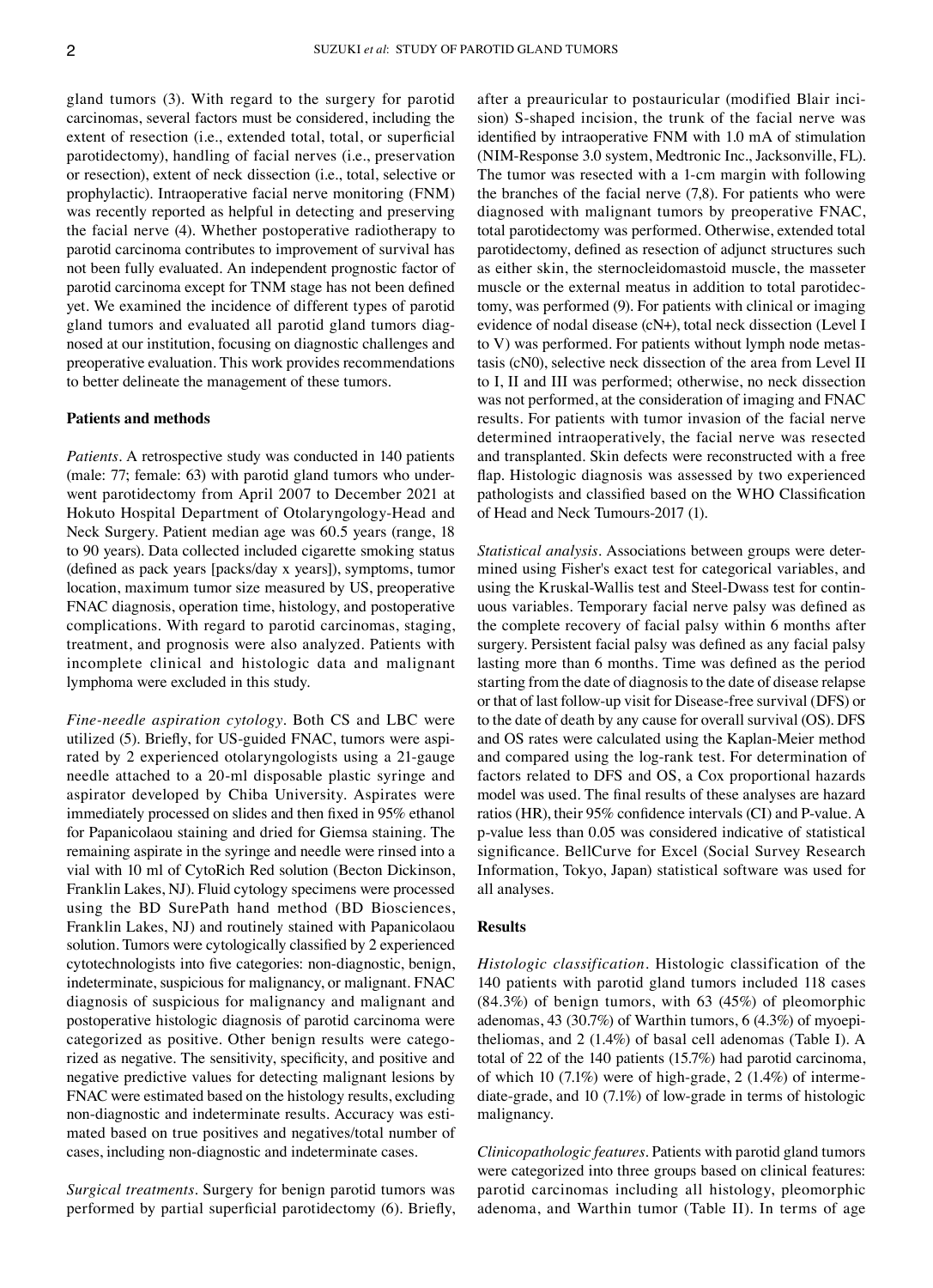Table I. Histologic classification of 140 patients with parotid gland tumors.

| Tumor type                     | No. $(\%)$ |
|--------------------------------|------------|
| Benign tumors                  | 118 (84.3) |
| Pleomorphic adenoma            | 63(45)     |
| Warthin tumor                  | 43 (30.7)  |
| Myoepithelioma                 | 6(4.3)     |
| Basal cell adenoma             | 2(1.4)     |
| Others                         | 4(2.9)     |
| Parotid carcinomas             | 22 (15.7)  |
| Low grade                      | 10(7.1)    |
| Mucoepidermoid ca.             | 3(2.1)     |
| Ca. ex pleomorphic adenoma     | 3(2.1)     |
| Epithelial myoepithelial ca.   | 2(1.4)     |
| Mammary analogue secretory ca. | 1(0.7)     |
| Intraductal ca.                | 1(0.7)     |
| Intermediate grade             | 2(1.4)     |
| Adenoid cystic ca.             | 1(0.7)     |
| Lymphoepithelial ca.           | 1(0.7)     |
| High grade                     | 10(7.1)    |
| Squamous cell ca.              | 3(2.1)     |
| Adenocarcinoma NOS             | 3(2.1)     |
| Mucoepidermoid ca.             | 2(1.4)     |
| Salivary duct ca.              | 2(1.4)     |

distribution, patients with pleomorphic adenoma were significantly younger than those with Warthin tumor (P<0.001). Pleomorphic adenoma was more frequent among females than parotid carcinoma (P=0.003) or Warthin tumor (P<0.001). Pack years was significantly higher in patients with Warthin tumor than patients with parotid carcinomas  $(P=0.011)$  or pleomorphic adenoma (P<0.001). Pain was significantly more frequent in patients with parotid carcinoma than in those with pleomorphic adenoma (P=0.001) or Warthin tumor (P=0.006). Facial nerve palsy was present in 2 patients with parotid carcinomas. There were no significant differences among the three groups in terms of the location of the tumor (right or left side; superficial or deep lobe), and maximum tumor size. Operation time was significantly longer in patients with parotid carcinoma than in those with pleomorphic adenoma (P<0.001) or Warthin tumor (P=0.002). Transient facial nerve palsy occurred in 10 (16%) patients with pleomorphic adenoma and 9 (21%) patients with Warthin tumor. Persistent postoperative facial nerve palsy was significantly more frequent in patients with parotid carcinoma than in those with pleomorphic adenoma (P<0.001) or Warthin tumor (P=0.003).

*Results of fine‑needle aspiration cytology.* FNAC was non‑diagnostic for only 6 (4.3%) of 140 patients. The sensitivity, specificity, positive predictive value, and negative predictive value of FNAC for malignant tumors were 70, 99, 93.3, and 94.4%, respectively (Table III). The accuracy of FNAC for all parotid gland tumors was 82.9%. Histologic presumption by FNAC corresponded with the results of histologic analysis of surgical specimens in 53 (84.1%) of 63 patients with pleomorphic adenoma and 37 (86%) of 43 patients with Warthin tumor.

*Treatments and clinical outcomes of parotid carcinoma.*  Staging and treatment methods for the 22 patients with parotid carcinoma are summarized in Table IV. Extended total/total and superficial parotidectomy were performed in 10 (45%) and 11 (50%) patients, respectively. Total and selective neck dissection were performed in 6 (24%) and 7 (32%) patients, respectively. In 10 patients with malignant diagnosis on FNAC, extended total parotidectomy with total neck dissection was performed in 3 patients, total parotidectomy with total neck dissection in 2 patients, and total parotidectomy with selective neck dissection in 5 patients. The trunk and part of the facial nerve were resected in 1 (4%) and 4 (18%) patients, respectively, due to tumor invasion of the facial nerve intraoperatively. All resected facial nerves were transplanted with the greater auricular nerve. Two (9%) patients were reconstructed with an ALT flap to repair the defect resulting from tumor invasion of the skin. Postoperative radiotherapy (50 Gy) was performed in 15 (68%) of the 22 patients with parotid carcinoma. A total of 3 of 22 patients (14%) died of parotid carcinoma, and 4 (18%) patients died of diseases other than parotid carcinoma. The median of the observation period was 32 months (range, 1-132 months). The 5-year OS and DFS rates among the 22 patients with parotid carcinoma were 51.5 and 76.4%, respectively (Fig. 1). Univariate analysis revealed that age >65 years was significantly associated with poorer 5‑year OS (P<0.001) and DFS (P<0.001) (Table V). Male and high-grade histologic malignancy tended to exhibit worse 5-year OS (P=0.083) and 5-year DFS (P=0.061), respectively. Multivariate analysis revealed age  $>65$  years with high-grade histologic malignancy was associated with worse DFS in this group (P=0.02, hazard ratio: 3.628; 95% confidence interval: 1.283‑9.514).

# **Discussion**

This study examined parotid gland tumors treated with surgery at a single institution. The ratios of parotid carcinomas and benign parotid tumors were 15.7 and 84.3%, respectively. The ratio of parotid carcinoma was similar to rates reported in several other studies of 13.9‑31.8% (2,10,11). With regard to symptoms, mass in the parotid region is the most common symptom of both benign parotid tumor and parotid carcinoma. The possibility of malignancy should be considered in the presence of sudden growing masses, pain, facial nerve palsy, and swelling of lymph nodes (12). In the present study, pain in the parotid area was present in 9 (41%) of 22 patients with parotid carcinoma, and the incidence of pain was significantly higher than among patients with benign parotid tumors. The frequency of pain in the parotid area is reportedly 31‑52% in patients with malignant parotid tumors (13-15). As the frequency of pain was approximately 10 times higher in patients with parotid carcinoma than in those with benign tumors, the presence of pain was considered the first indicator of possible malignancy (15). In the present study, facial nerve palsy was present in 2 (9%) of 22 patients with parotid carcinoma, including a patient with squamous cell carcinoma and a patient with adenocarcinoma NOS, but facial nerve palsy was absent in the 118 patients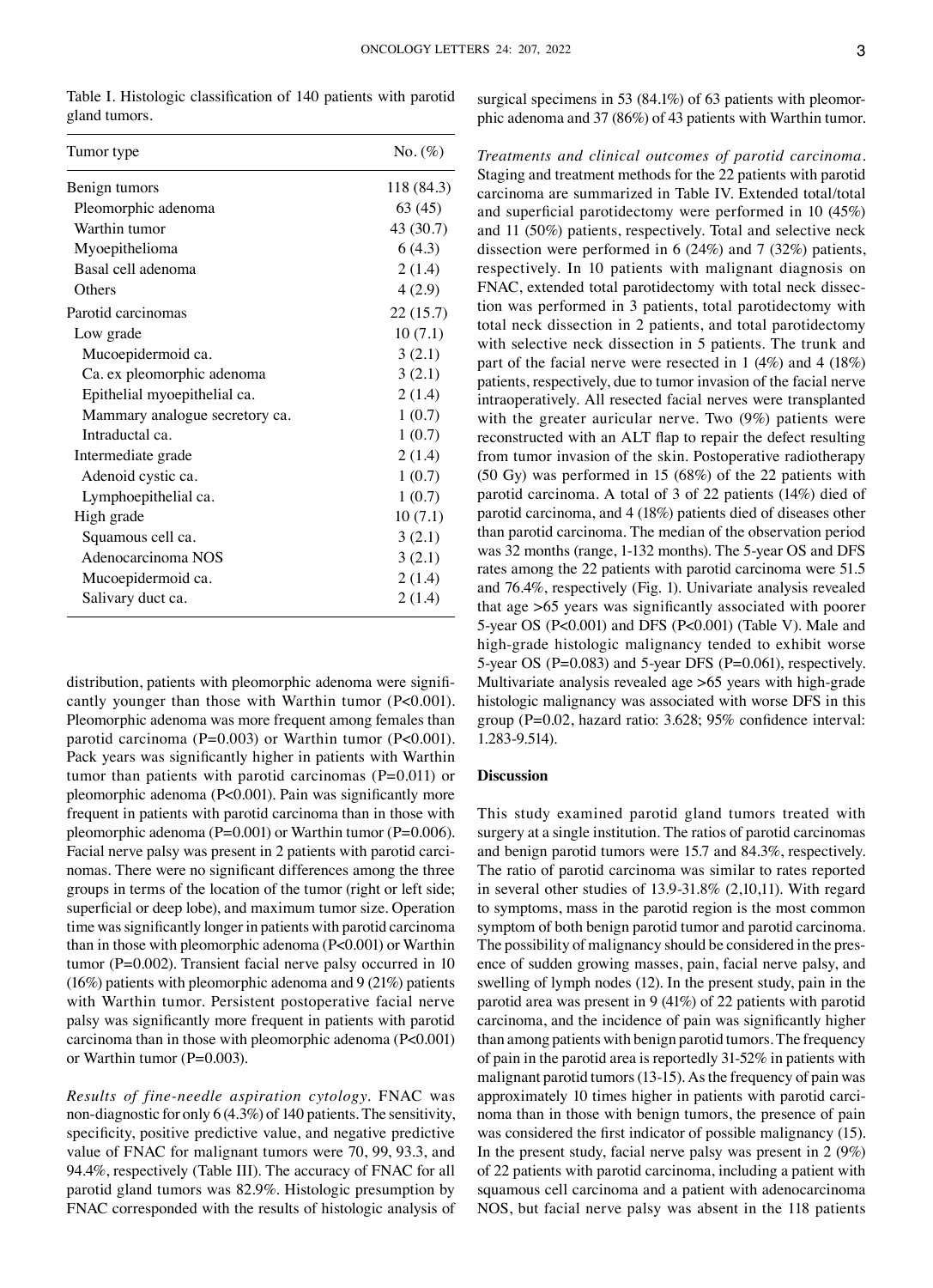| Clinicopathologic factor                                     | Parotid carcinoma<br>$(n=22)$ | Pleomorphic adenoma<br>$(n=63)$ | Warthin tumor<br>$(n=43)$ | P-value               |
|--------------------------------------------------------------|-------------------------------|---------------------------------|---------------------------|-----------------------|
| Age, years <sup>a</sup>                                      | $61(44-77)$                   | 54 (42-68)                      | $64(59-70)$               | PA vs. WT <0.001      |
| Gender, male: female <sup>b</sup>                            | 16 (73%):6 (27%)              | 23 (37%):40 (63%)               | 33 (77%):10 (23%)         | PC vs. PA 0.003;      |
|                                                              |                               |                                 |                           | PA vs. WT <0.001      |
| Smoking, pack years <sup>a,c</sup>                           | $6(0-25)$                     | $0(0-20)$                       | 38 (18-50)                | PC vs. WT 0.011;      |
|                                                              |                               |                                 |                           | PA vs. WT <0.001      |
| Symptomsb                                                    |                               |                                 |                           |                       |
| Pain                                                         | 9(41%)                        | 5(8%)                           | $4(9.3\%)$                | PC vs. PA 0.001;      |
|                                                              |                               |                                 |                           | PC vs. WT 0.006       |
| Facial nerve palsy                                           | 2(9%)                         | $\Omega$                        | $\mathbf{0}$              |                       |
| Location <sup>b</sup>                                        |                               |                                 |                           |                       |
| Side, right: left                                            | 11 $(50\%)$ :11 $(50\%)$      | 33 (52):30 (48%)                | 19 (44%):24 (56%)         |                       |
| Lobe, superficial: deep: uncertain 18 (82%): 1 (4%): 3 (14%) |                               | 48 (76%):15 (24%)               | 37 (86%):6 (14%)          |                       |
| Maximum tumor size, mm <sup>a</sup>                          | $25(19-32)$                   | $23(18-30)$                     | $32(23-40)$               |                       |
| Operation time, min <sup>a</sup>                             | $119(74-160)$                 | $70(58-85)$                     | 71 (57-97)                | PC vs. PA < $0.001$ ; |
|                                                              |                               |                                 |                           | PC vs. WT 0.002       |
| Postoperative complications <sup>b</sup>                     |                               |                                 |                           |                       |
| Postoperative bleeding                                       | $\mathbf{0}$                  | 2(3%)                           | $\theta$                  |                       |
| Transient facial nerve palsy                                 | 3(14%)                        | 10(16%)                         | 9(21%)                    |                       |
| Persistent facial nerve palsy                                | 5(23%)                        | $\theta$                        | $\theta$                  | PC vs. PA $<0.001$ ;  |
|                                                              |                               |                                 |                           | PC vs. WT <0.003      |
| Frey syndrome                                                | $1(2\%)$                      | $\Omega$                        | $\mathbf{0}$              |                       |
| Recurrence                                                   | 4(18%)                        | $1(2\%)$                        | 0                         |                       |

Table II. Clinicopathologic features of parotid gland tumor patients categorized according to parotid carcinoma, pleomorphic adenoma, or Warthin tumor.

Data are presented as the median (interquartile range) or a N (%). Statistical analysis was performed using a "Kruskal-Wallis test for continuous variable or a <sup>b</sup>Fisher's exact test for categorical variables. P-value <0.05 was considered statistically significant. Pack-years=number of packs/day x years. PC, parotid carcinoma; PA, pleomorphic adenoma; WT, Warthin tumor.

with benign parotid tumors. The incidence of preoperative partial and complete facial nerve palsy in patients with parotid carcinoma was reported as 18‑35% (16,17), whereas none of 965 patients with benign tumors presented with preoperative facial nerve dysfunction (17).

Warthin tumor is the second most common type of benign parotid tumor, comprising 15‑36% of all benign parotid tumors (18). Studies have revealed that these tumors predominantly occur in males and those in the fourth to seventh decades of life. In the present study, 77% of patients with Warthin tumor were male with a median age at the surgery of 64 years and ratio of superficial lobe origin of 86%. Warthin tumor can present bilaterally in 7-10% of cases, either metachronously (90%) or synchronously (10%) (19,20). The risk for bilateral Warthin tumors was significantly correlated with nicotine intake (19). In the present study, patients with Warthin tumor had higher pack years as indicator of cigarette smoking status than those with pleomorphic adenoma and those with parotid carcinoma. Smoking has been identified as a risk factor for Warthin tumor in several series (21,22). Evidence for the etiology and pathogenesis of Warthin tumor remains unclear. To our knowledge, only a few mechanisms have been proposed to date to explain the association between Warthin tumor and smoking: 1) direct contact between inhaled irritants in smoke and the parotid duct lining that initiate a metaplastic response, which induces the proliferation of glandular, cystic, and lymphoid elements (21); 2) immune reaction with delayed hypersensitivity  $(23)$ ; 3) high level of oxidative damage associated with cigarette smoking that increases mitochondrial DNA damage in oncocytes (24); and 4) metaplasia of the glandular tissues entrapped in the parotid lymph nodes triggered by antigens or chemical irritants in cigarette smoke (25,26). This may favor the hypothesis of heterotropia (assuming that Warthin tumor originates in the salivary gland nests entrapped in intraparotid lymph nodes during encapsulation of the parotid gland) (27) along with an immunologic interaction between the epithelial tumor cells and the lymphocytic infiltration.

Preoperative diagnosis by FNAC (whether benign or malignant, grade of malignancy, and whether a tumor is a pleomorphic adenoma or Warthin tumor) is essential for adequate surgical management (15). In the present study, the non‑diagnostic rate was 4.6%, lower than rates reported in previous studies of 4.2-12.3% (28). We employed LBC in addition CS to reduce the non‑diagnostic rate and to improve the accuracy of FNAC results. The methodology of LBC for specimens obtained from thyroid tumor and lymph node has many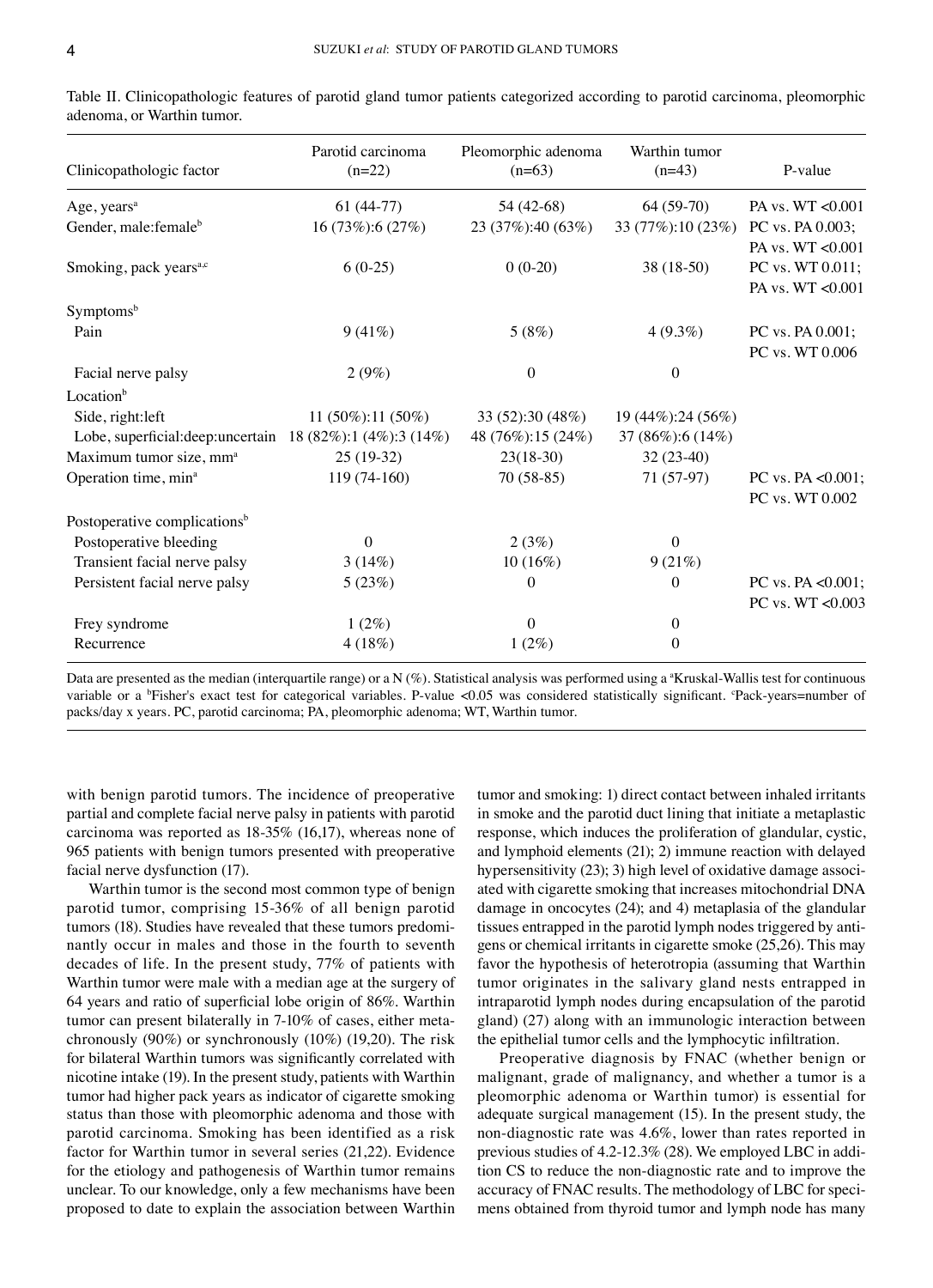| <b>FNAC</b>                            | Histologic diagnosis     |                               |                          |                                    |                              |                            |                   |
|----------------------------------------|--------------------------|-------------------------------|--------------------------|------------------------------------|------------------------------|----------------------------|-------------------|
|                                        | Parotid carcinoma (n=22) |                               |                          | Benign tumors $(n=118)$            |                              |                            |                   |
|                                        | High grade<br>$(n=10)$   | Intermediate<br>$grade (n=2)$ | Low<br>grade<br>$(n=10)$ | Pleomorphic<br>adenoma<br>$(n=63)$ | Warthin<br>tumor<br>$(n=43)$ | Myo-epithelioma<br>$(n=6)$ | Others<br>$(n=6)$ |
| Non-diagnostic $(n=6)$                 |                          |                               |                          |                                    | 5                            |                            |                   |
| Malignant $(n=10)$                     |                          |                               | 2                        |                                    |                              |                            |                   |
| Suspicious for malignancy $(n=5)$      | 2                        |                               | 2                        |                                    |                              |                            |                   |
| Indeterminate $(n=11)$                 |                          |                               |                          | 3                                  |                              | 4                          |                   |
| Benign $(n=108)$                       |                          |                               | 5                        | 59                                 | 37                           | າ                          |                   |
| Pleomorphic adenoma $(n=57)$           |                          |                               | 3                        | 53                                 |                              |                            |                   |
| Warthin tumor $(n=40)$                 |                          |                               | 2                        |                                    | 37                           |                            |                   |
| Others $(n=11)$                        |                          |                               |                          | 6                                  |                              |                            | 4                 |
| FNAC, fine-needle aspiration cytology. |                          |                               |                          |                                    |                              |                            |                   |

Table III. Correlation between FNAC and histologic diagnosis among 140 patients with parotid gland tumors.

advantages, including: 1) decreased screening area; 2) lack of air‑drying artifacts; 3) a more monolayer cellular surface that is easier to screen; 4) consistently well-preserved cells, 5) collection of tumor cells from cystic fluid, 6) possibility of application to immunohistology and genetic analyses (3,5,29). However, some disadvantages of LBC for parotid gland tumors include new artifacts that alter the cellular, architectural and extracellular matrix appearance, and decreased lymphocytes and mucinous material in the background (3). The reported sensitivity and specificity for diagnosing malignant tumors by FNAC with CS ranges from 56 to 100% and from 57 to 98%, respectively (30‑33). In the present study in which FNAC was combined with CS and LBC, our data indicated 70% sensitivity and 99% specificity, which was consistent with these previous results. In general, the relatively low sensitivity for parotid carcinoma is caused by the high rate of false‑negative results, (i.e., FNAC diagnosis of benign but histologic diagnosis of malignant). In the present study, 2 patients diagnosed with pleomorphic adenoma by FNAC were histologically diagnosed with carcinoma ex pleomorphic adenoma. These results were thought to have been caused by aspiration of part of the pleomorphic adenoma but not part of the carcinoma. Other 2 patients diagnosed with Warthin tumor by FNAC were histologically diagnosed with low-grade mucoepidermoid carcinoma. To reduce these false‑negative results, especially in cystic lesions, aspiration from several points of the same solid tumor in the same tumor under US guidance is recommended (34).

The goal of surgical management of benign parotid tumors is to completely remove the tumor and preserve the facial nerve (6). Partial superficial parotidectomy was characterized by the preservation of part of the unaffected parotid tissue and the dissection of a smaller area of facial nerve branches (6). Partial superficial parotidectomy was associated with fewer complications and lower recurrence rates than superficial parotidectomy (35,36). In the present study, recurrence after partial superficial parotidectomy was observed in only

1 patient (2%) with pleomorphic adenoma. Even if the facial nerve is completely preserved, a certain rate of postoperative facial nerve palsy is inevitable (6). The incidence of transient facial nerve palsy after parotidectomy for benign parotid tumors ranges from 10-65%, with persistent palsy seen in  $<5\%$ of cases (37‑39). A report from a single‑center study indicated postoperative facial palsy rate of 20% in pleomorphic adenoma and 17.9% in Warthin tumor (6). In the present study, the rate of postoperative transient facial nerve palsy in pleomorphic adenoma was 16 and 21% in Warthin tumor, and no persistent facial palsy was observed. These frequencies were consistent with previous reports. The risk factors for facial nerve palsy reportedly include older age, tumor size (6,40), tumor in the deep lobe, long operation time, extensive bleeding, and lack of FNM (41,42). However, controversy exists, in that some researchers contend that there is no significant difference in complication rates relative to tumor size and tumor in the deep lobe (43), the length of the dissected facial nerve (44), and the extent of parotidectomy (45). We usually identify the trunk of the facial nerve using FNM and follow the branch to confirm nerve integrity. Some studies have reported that intraoperative FNM decreases the incidence of facial nerve palsy (4) and the operation time in parotidectomy (41,46).

Mucoepidermoid carcinoma is the most common malignancy of the salivary glands, accounting for 10‑15% of all salivary gland neoplasms and 30% of all salivary malignancies (47,48). In the present study, mucoepidermoid carcinoma was the most common parotid carcinoma in 5 patients (23%) including 3 with low-grade and in 2 with high-grade in terms of histologic malignancy. To date, several histologic grading systems for mucoepidermoid carcinomas have been used (47,48). Low-grade tumors tend to be better circumscribed, more cystic, contain more mucous cells, show minimal cytologic atypia or mitoses and lack perineural invasion. On the other hand, high‑grade lesions are more infiltrative, more solid, have less mucous cells and more epidermoid cells, show more cytologic atypia, necrosis and perineural invasion.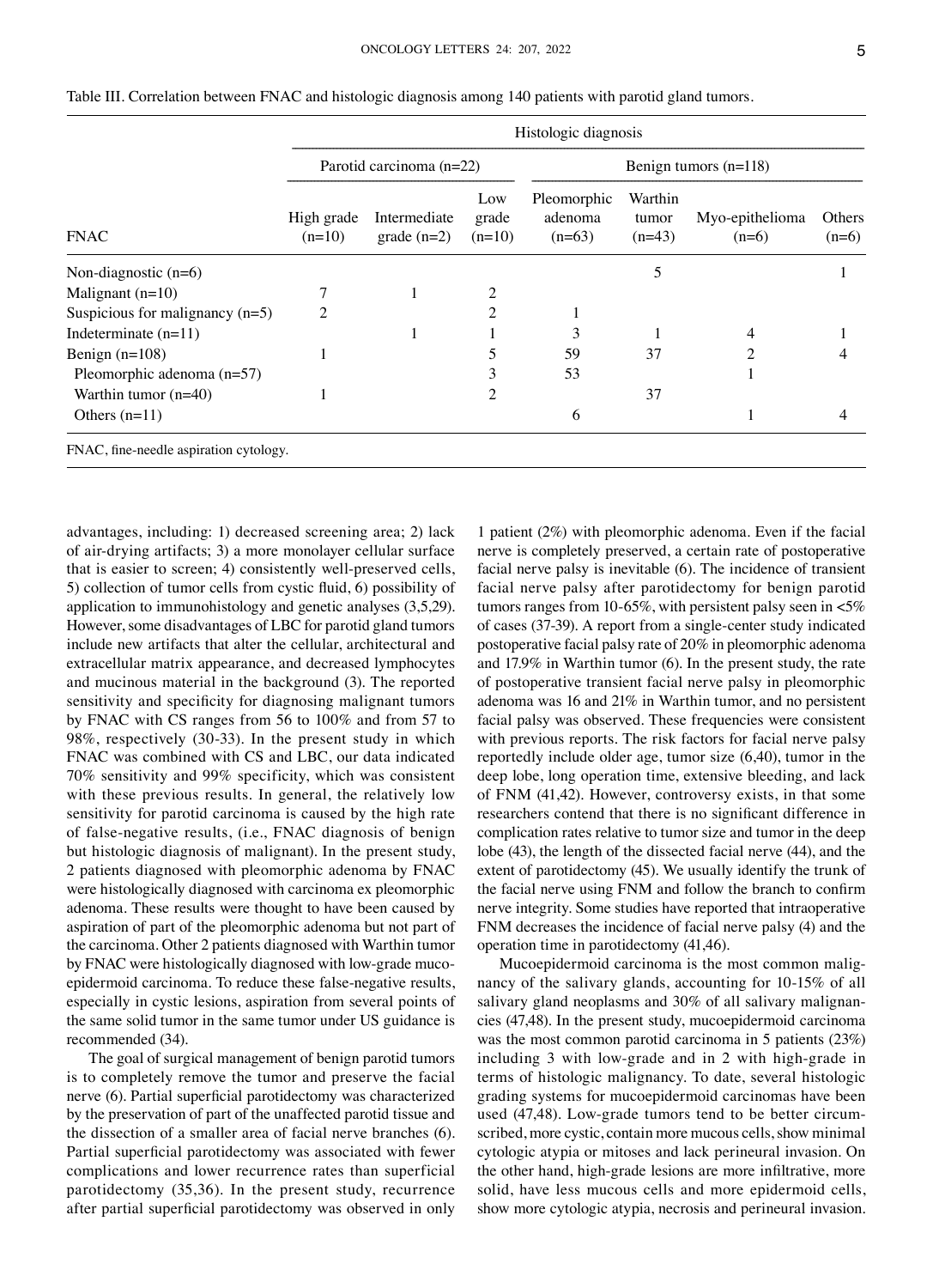Table IV. Staging and treatment of 22 patients with parotid carcinoma.

| Variable                                              | $No. (\%)$               |  |  |
|-------------------------------------------------------|--------------------------|--|--|
| Clinical classification                               |                          |  |  |
| cT T1:T2:T3:T4                                        | $6(27\%)$ :6 $(27\%)$ :6 |  |  |
|                                                       | $(27\%)$ :4 $(18\%)$     |  |  |
| cN N0:N1:N2b                                          | 16 (68%):3               |  |  |
|                                                       | $(18\%):3(14\%)$         |  |  |
| cStage I:II:III:IVA                                   | 5 (23%):6 (27%):5        |  |  |
|                                                       | $(23\%):6(27\%)$         |  |  |
| Parotidectomy                                         |                          |  |  |
| Extended total and total                              | 10(45%)                  |  |  |
| Superficial                                           | 11 (50%)                 |  |  |
| Deep lobe                                             | 1(5%)                    |  |  |
| Resection of facial nerve                             |                          |  |  |
| Trunk                                                 | 1(4%)                    |  |  |
| Partial                                               | 4(18%)                   |  |  |
| Not performed                                         | 17 (82%)                 |  |  |
| Neck dissection                                       |                          |  |  |
| Total                                                 | 6(27%)                   |  |  |
| Selective                                             | 7(32%)                   |  |  |
| Not performed                                         | 9(41%)                   |  |  |
| Reconstruction with ALT flap                          |                          |  |  |
| $^{+}$                                                | 2(9%)                    |  |  |
|                                                       | 20 (91%)                 |  |  |
| Radiotherapy                                          |                          |  |  |
| $\ddot{}$                                             | 15(68%)                  |  |  |
|                                                       | 7(32%)                   |  |  |
| ALT, anterolateral thigh; -, not present; +, present. |                          |  |  |

High-grade is known to be poor prognostic factor of mucoepidermoid carcinoma (47,48). A unique translocation t(11; 19)  $(q21; p13)$ , the most common genetic alteration in mucoepidermoid carcinomas, can produce a fusion oncogene known as *CRTC1‑MAML2* (49). Accumulating evidence revealed that the CRTC1‑MAML2 expression correlates with a significantly better prognosis in patients with mucoepidermoid carcinoma (50). CRTC1‑MAML2 expression is present in 75‑93% of low to intermediate‑grade mucoepidermoid carcinoma and 50‑89% high‑grade mucoepidermoid carcinoma, aiding in histologic diagnosis (51,52).

Surgical resection is the first choice of the treatment for parotid carcinoma. For T1‑size tumors that are located in the superficial lobe, have low-grade histology, and are N0 parotid carcinoma, superficial parotidectomy with safety margins may suffice (53). Otherwise, total parotidectomy or extended total parotidectomy with safety margins is advised according to the extension area. Total neck dissection (Level I to V) should be carried out in cN+ patients. However, neck dissection for cN0 patients is still controversial. In cN0 patients with parotid carcinoma, histologic lymph node metastasis reportedly ranged from 4.2‑30.3% (53‑56). A prophylactic selective



Figure 1. Kaplan‑Meier curves of DFS and OS of 22 patients with parotid carcinoma. DFS, disease‑free survival; OS, overall survival.

neck dissection (Level I to III) should be performed in cases involving T3 and T4 tumors with high-grade histology (57), facial nerve palsy, age  $>54$  years, and tumor invasion of adjacent organs (58). In the present study, 9 (41%) of 22 patients who did not undergo neck dissection had a preoperative diagnosis of either cN0, cT1, or benign or indeterminate result on FNAC. In the present study, the trunk and part of the facial nerve were resected in 1 (4%) and 4 (18%) patients, respectively, due to tumor invasion of the facial nerve. A functioning facial nerve should be preserved unless found to be infiltrated with the tumor itself at the time of resection (15). If the nerve is sacrificed because of invasion, then primary nerve grafting should be performed. The greater auricular nerve as a donor is an option, but if that nerve is involved, the sural nerve from the leg may be preferable. We used ALT flap in 2 patients with skin defects caused by invasion of the subauricular skin. The ALT flap has been shown to be effective for covering large defects resulting from the radical removal of parotid malignancies (59). Postoperative radiotherapy was associated with improved survival among patients with salivary gland carcinomas for whom neck dissection was deemed necessary in an analysis of 4,145 cases (60). Criteria proposed by the National Comprehensive Cancer Network for postoperative radiotherapy after the complete resection include intermediate or high‑grade, close or positive margins, neural/perineural invasion, lymph node metastasis, lymphatic/vascular invasion, T3 and T4a tumors, and adenoid cystic carcinoma. Following these guidelines, 15 patients (68%) received postoperative radiotherapy in the present study. We recommended postoperative radiotherapy for all patients with parotid carcinoma. The other 7 patients refused radiotherapy for reasons of advanced age or difficulty traveling to the hospital due to distant from home.

In terms of parotid carcinoma prognosis, the 5‑year DFS is 60.2‑78% (15,61,62). The 5‑year DFS rate in the present study was 76.4%, which is not inferior to the rate described in previous reports. Prognostic factors for parotid carcinoma described in previous studies include age >60 years (63), pain (64), facial paralysis (64), skin invasion (64), TNM classification  $(62,65)$ , lymph node metastasis  $(63,66)$ , high-risk histologic grade (15,62,63,66,67), perineural invasion (64), lymphovascular invasion (62,63), and involved surgical margins (64). We found that age  $>65$  years with high-grade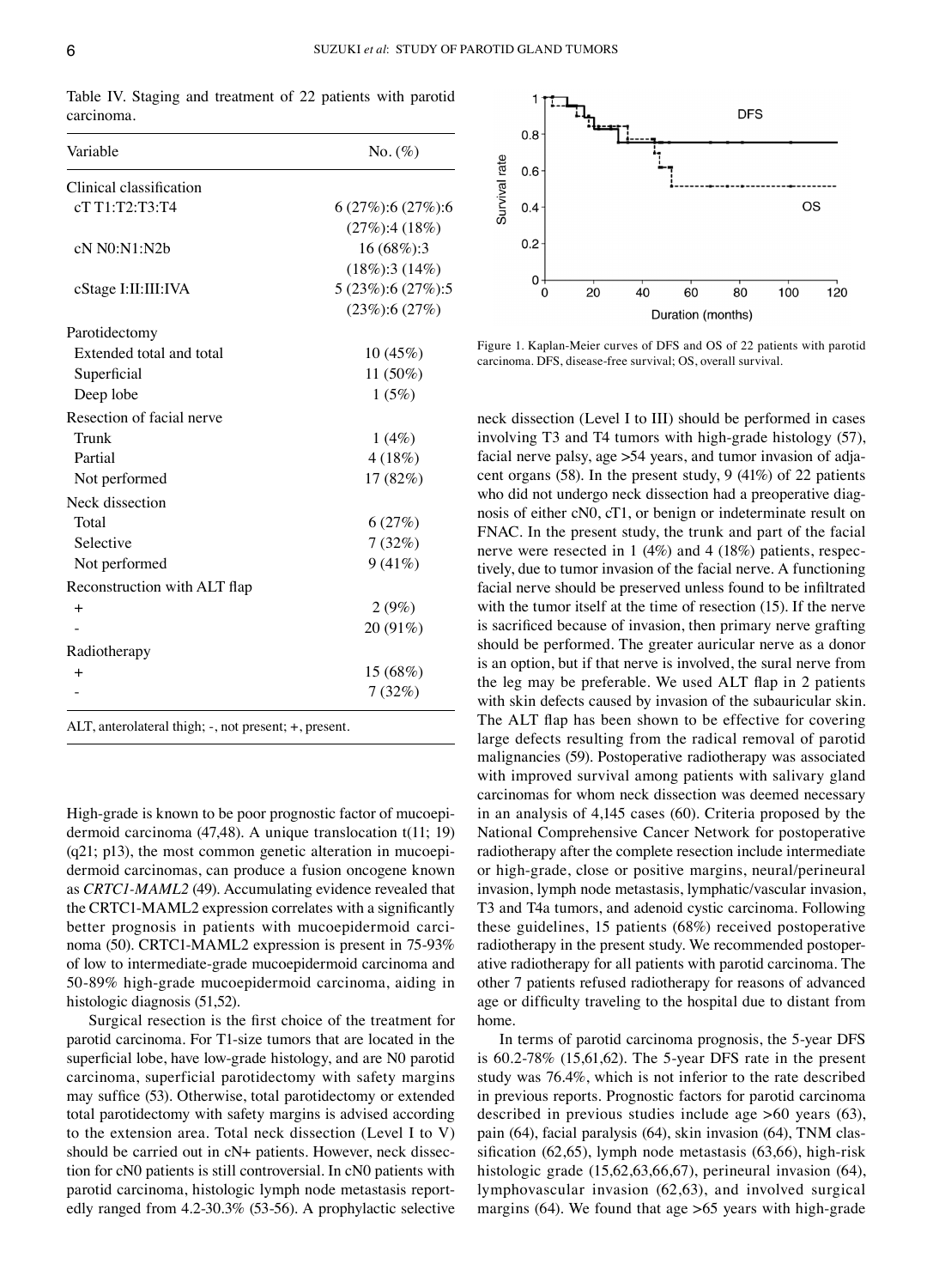| Characteristic        |            | 5-year OS        |         | 5-year DFS       |         |
|-----------------------|------------|------------------|---------|------------------|---------|
|                       | No. $(\%)$ | Rate, %          | P-value | Rate, %          | P-value |
| Age, years            |            |                  | 0.001   |                  | 0.001   |
| $\leq 65$             | 13 (59)    | 88               |         | $100\,$          |         |
| $>65$                 | 9(41)      | $\boldsymbol{0}$ |         | $\boldsymbol{0}$ |         |
| Gender                |            |                  | 0.083   |                  | 0.178   |
| Female                | 6(27)      | 100              |         | $100\,$          |         |
| Male                  | 16(73)     | 37               |         | $\boldsymbol{0}$ |         |
| Pain                  |            |                  | 0.204   |                  | 0.549   |
|                       | 13 (59)    | 69               |         | 80               |         |
| $+$                   | 9(41)      | 25               |         | 43               |         |
| Facial nerve palsy    |            |                  | 0.797   |                  | 0.719   |
|                       | 20(91)     | 56               |         | 79               |         |
| $+$                   | 2(9)       | $50\,$           |         | 50               |         |
| Facial nerve invasion |            |                  | 0.858   |                  | 0.472   |
|                       | 17(77)     | 55               |         | 83               |         |
| $+$                   | 5(23)      | 53               |         | 53               |         |
| Histologic grade      |            |                  | 0.249   |                  | 0.061   |
| Low and intermediate  | 12(55)     | 44               |         | 100              |         |
| High                  | 10(45)     | 67               |         | 49               |         |
| Pt                    |            |                  | 0.88    |                  | 0.285   |
| $pT1-2$               | 12(55)     | 51               |         | 89               |         |
| pT3-4                 | 10(45)     | 53               |         | 49               |         |
| pN                    |            |                  | 0.647   |                  | 0.566   |
| pN0                   | 15 (68)    | 58               |         | 82               |         |
| $pN+$                 | 7(32)      | 48               |         | 56               |         |

Table V. Univariate analysis of factors associated with treatment outcome in 22 patients with parotid carcinoma.

OS and DFS were evaluated using Kaplan‑Meier analysis and log‑rank tests were used to compare the two groups. OS, overall survival; DFS, disease‑free survival.

histologic malignancy was an independent prognostic factor in determining DFS. Overall, the advantage of this study was that only 2 otolaryngologists were able to perform FNAC and surgery using the same surgical methods and techniques. The major limitations of this study were the small number of the parotid carcinoma cases and the retrospective study design; thus, the results should be validated through further prospective comparative studies.

In conclusion, clinical characteristics and treatment outcomes of parotid gland tumors at our institution were consistent with the results of previous reports. Smoking may be closely related to the pathogenesis of Warthin tumors. LBC potentially provides better accuracy in FNAC. Considering the variety of histologic types of parotid gland tumors, it is critical to obtain the most‑accurate preoperative diagnosis and employ the most‑appropriate surgical procedure, including parotidectomy and neck dissection.

# **Acknowledgements**

The authors would like to thank Professor Mitsuru Sekido (Department of Plastic and Reconstructive Surgery, University of Tsukuba, Tsukuba, Japan) and Dr Shujiroh Makino (Department of Oral Surgery, Hokuto Hospital, Obihiro, Japan) for performing the reconstruction surgery, and Dr Akihiko Miyamoto (Department of Radiation Therapy, Hokuto Hospital, Obihiro, Japan) and Dr Ken‑Ichi Matsumoto (Department of Radiation Therapy, Hokuto Hospital, Obihiro, Japan) for performing the radiotherapy.

#### **Funding**

No funding was received.

# **Availability of data and materials**

All data generated or analyzed during this study are included in this published article.

# **Authors' contributions**

SSu, NB and YH conceived and designed the analysis. TG, AK, AU, MK, RS, RT, SSa, TYI, HN and HT contributed to the treatments, and collection, analysis and interpretation of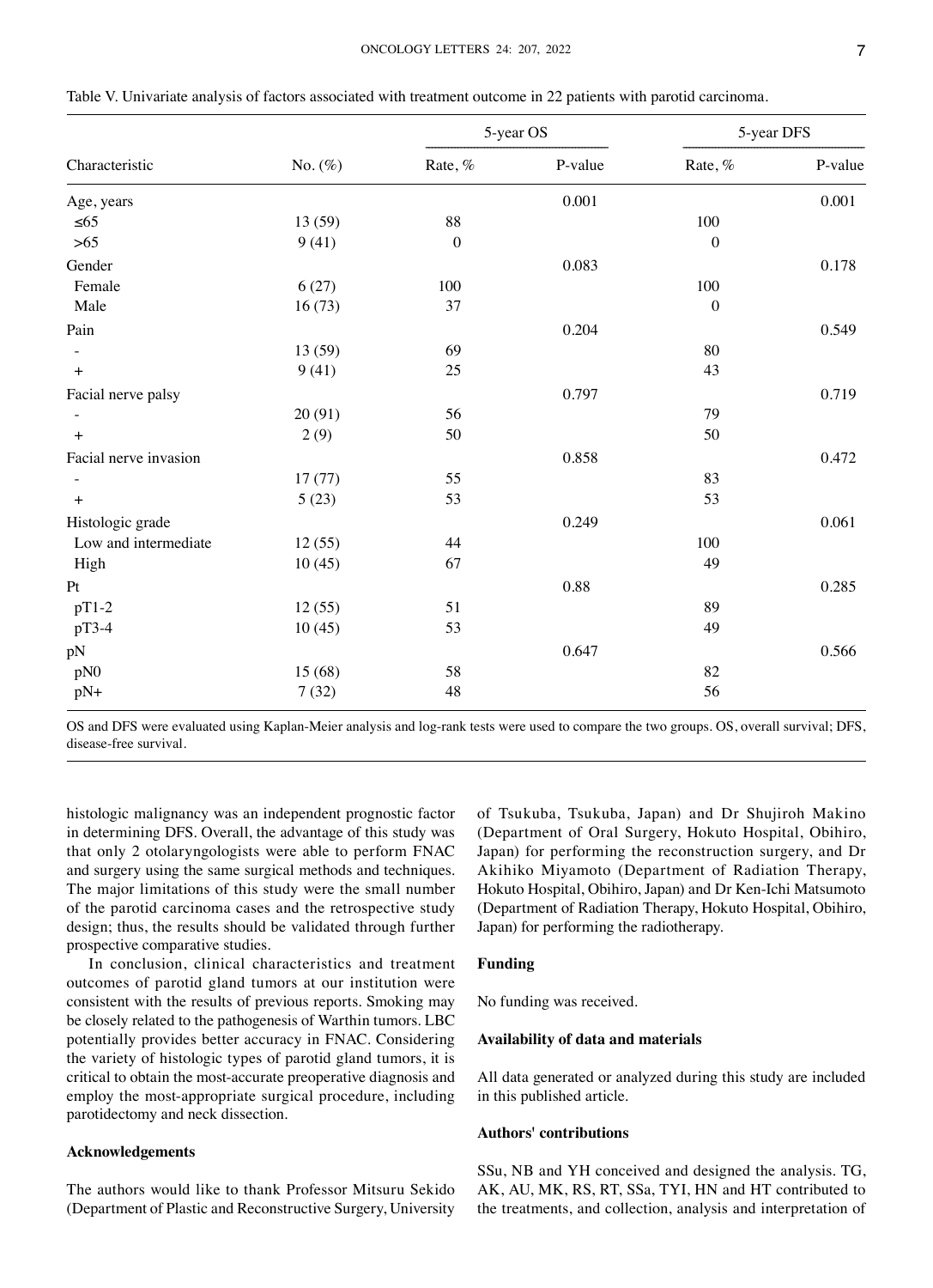the data. MK, RS, RT and SSa confirm the authenticity of all the raw data. SSu and NB drafted the manuscript, tables and figures. All authors read and approved the final manuscript.

#### **Ethics approval and consent to participate**

The present study was approved by the Ethics Committee of Hokuto Hospital (approval no. 1110; Obihiro, Japan). The requirement for informed consent was waived due to the retrospective nature of the study using medical records only. The research content was available publicly on the website of the Ethics Committee of Hokuto Hospital, which ensured opportunities for participants to opt out of the research without any disadvantage.

## **Patient consent for publication**

Not applicable.

#### **Competing interests**

The authors declare that they have no competing interests.

#### **References**

- 1. Seethala RR and Stenman G: Update from the 4th edition of the World Health Organization classification of head and neck tumours: Tumors of the salivary gland. Head Neck Pathol 11: 55‑67, 2017.
- 2. Suzuki M, Kawata R, Higashino M, Nishikawa S, Terada T, Haginomori SI, Kurisu Y and Hirose Y: Values of fine-needle aspiration cytology of parotid gland tumors: A review of 996 cases at a single institution. Head Neck 41: 358‑365, 2019.
- 3. Rarick JM, Wasman J and Michael CW: The utility of liquid-based cytology in salivary gland fine‑needle aspirates: Experience of an academic institution. Acta Cytol 58: 552‑562, 2014.
- 4. Sood AJ, Houlton JJ, Nguyen SA and Gillespie MB: Facial nerve monitoring during parotidectomy: A systematic review and meta‑analysis. Otolaryngol Head Neck Surg 152: 631‑637, 2015.
- Yamaguchi T, Akahane T, Harada O, Kato Y, Aimono E, Takei H, Tasaki T, Noguchi H, Nishihara H, Kamata H and Tanimoto A: Next-generation sequencing in residual liquid-based cytology specimens for cancer genome analysis. Diagn Cytopathol 48: 965-971, 2020.
- 6. Kawata R, Kinoshita I, Omura S, Higashino M, Nishikawa S, Terada T, Haginomori SI, Kurisu Y, Hirose Y and Tochizawa T: Risk factors of postoperative facial palsy for benign parotid tumors: Outcome of 1,018 patients. Laryngoscope 131: E2857‑E2864, 2021.
- 7. Iizuka K and Ishikawa K: Surgical techniques for benign parotid tumors: Segmental resection vs extracapsular lumpectomy. Acta Otolaryngol Suppl 537: 75‑81, 1998.
- 8. Witt RL: Minimally invasive surgery for parotid pleomorphic adenoma. Ear Nose Throat J 84: 308, 310‑1, 2005.
- 9. Numano Y, Ogawa T, Ishikawa T, Usubuchi H, Nakanome A, Ohkoshi A, Ishida E, Rokugo M and Katori Y: Parotid secre‑ tory carcinoma with high-grade transformation. Auris Nasus Larynx 47: 1043-1048, 2020.
- 10. Li LJ, Li Y, Wen YM, Liu H and Zhao HW: Clinical analysis of salivary gland tumor cases in West China in past 50 years. Oral Oncol 44: 187‑192, 2008.
- 11. Grasl S, Kadletz L, Janik S, Riedl A, Erlacher B, Formanek M, Grasl MC and Erovic BM: Fine‑needle aspiration cytology and intraoperative frozen section in parotid gland tumour surgery: A retrospective multicenter analysis of 417 cases. Clin Otolaryngol 44: 461‑465, 2019.
- 12. Gatta G, Guzzo M, Locati LD, McGurk M and Prott FJ: Major and minor salivary gland tumours. Crit Rev Oncol Hematol 152: 102959, 2020.
- 13. Godballe C, Schultz JH, Krogdahl A, Moller‑Grontved A and Johansen J: Parotid carcinoma: Impact of clinical factors on prognosis in a histologically revised series. Laryngoscope 113: 1411‑1417, 2003.
- 14. Pohar S, Gay H, Rosenbaum P, Klish D, Bogart J, Sagerman R, Hsu J and Kellman R: Malignant parotid tumors: Presentation, clinical/pathologic prognostic factors, and treatment outcomes. Int J Radiat Oncol Biol Phys 61: 112‑118, 2005.
- 15. Nishikado A, Kawata R, Haginomori SI, Terada T, Higashino M, Kurisu Y and Hirose Y: A clinicopathological study of parotid carcinoma: 18‑year review of 171 patients at a single institution. Int J Clin Oncol 23: 615‑624, 2018.
- 16. Terhaard C, Lubsen H, Tan B, Merkx T, van der Laan B, Baatenburg de Jong R, Manni H and Knegt P: Facial nerve function in carcinoma of the parotid gland. Eur J Cancer 42: 2744‑2750, 2006.
- 17. Inaka Y, Kawata R, Haginomori SI, Terada T, Higashino M, Omura S and Kikuoka Y: Symptoms and signs of parotid tumors and their value for diagnosis and prognosis: A 20‑year review at a single institution. Int J Clin Oncol 26: 1170‑1178, 2021.
- 18. de Oliveira FA, Duarte EC, Taveira CT, Maximo AA, de Aquino EC, Alencar Rde C and Vencio EF: Salivary gland tumor: A review of 599 cases in a Brazilian population. Head Neck Pathol 3: 271‑275, 2009.
- 19. Peter Klussmann J, Wittekindt C, Florian Preuss S, Al Attab A, Schroeder U and Guntinas‑Lichius O: High risk for bilateral Warthin tumor in heavy smokers‑review of 185 cases. Acta Otolaryngol 126: 1213‑1217, 2006.
- 20. Ethunandan M, Pratt CA, Morrison A, Anand R, Macpherson DW and Wilson AW: Multiple synchronous and metachronous neoplasms of the parotid gland: The Chichester experience. Br J Oral Maxillofac Surg 44: 397‑401, 2006.
- 21. Kotwall CA: Smoking as an etiologic factor in the development of Warthin's tumor of the parotid gland. Am J Surg 164: 646‑647, 1992.
- 22. Sadetzki S, Oberman B, Mandelzweig L, Chetrit A, Ben‑Tal T, Jarus‑Hakak A, Duvdevani S, Cardis E and Wolf M: Smoking and risk of parotid gland tumors: A nationwide case‑control study. Cancer 112: 1974‑1982, 2008.
- 23. Allegra SR: Warthin's tumor: A hypersensitivity disease? Ultrastructural, light, and immunofluorescent study. Hum Pathol 2: 403‑420, 1971.
- 24. Lewis PD, Baxter P, Paul Griffiths A, Parry JM and Skibinski DO: Detection of damage to the mitochondrial genome in the oncocytic cells of Warthin's tumour. J Pathol 191: 274‑281, 2000.
- 25. Yu GY, Liu XB, Li ZL and Peng X: Smoking and the development of Warthin's tumour of the parotid gland. Br J Oral Maxillofac Surg 36: 183‑185, 1998.
- 26. de Ru JA, Plantinga RF, Majoor MH, van Benthem PP, Slootweg PJ, Peeters PH and Hordijk GJ: Warthin's tumour and smoking. B-ENT 1: 63-66, 2005.
- 27. Aguirre JM, Echebarria MA, Martinez‑Conde R, Rodriguez C, Burgos JJ and Rivera JM: Warthin tumor. A new hypothesis concerning its development. Oral Surg Oral Med Oral Pathol Oral Radiol Endod 85: 60‑63, 1998.
- 28. Schmidt RL, Hall BJ, Wilson AR and Layfield LJ: A systematic review and meta‑analysis of the diagnostic accuracy of fine‑needle aspiration cytology for parotid gland lesions. Am J Clin Pathol 136: 45‑59, 2011.
- 29. Bandoh N, Goto T, Akahane T, Ohnuki N, Yamaguchi T, Kamada H, Harabuchi Y, Tanaka S and Nishihara H: Diagnostic value of liquid‑based cytology with fine needle aspiration specimens for cervical lymphadenopathy. Diagn Cytopathol 44: 169‑176, 2016.
- 30. Que Hee CG and Perry CF: Fine‑needle aspiration cytology of parotid tumours: Is it useful? ANZ J Surg 71: 345‑348, 2001.
- Cohen EG, Patel SG, Lin O, Boyle JO, Kraus DH, Singh B, Wong RJ, Shah JP and Shaha AR: Fine‑needle aspiration biopsy of salivary gland lesions in a selected patient population. Arch Otolaryngol Head Neck Surg 130: 773‑778, 2004.
- 32. Mallon DH, Kostalas M, MacPherson FJ, Parmar A, Drysdale A, Chisholm E and Sadek S: The diagnostic value of fine needle aspiration in parotid lumps. Ann R Coll Surg Engl 95: 258‑262, 2013.
- 33. Singh Nanda KD, Mehta A and Nanda J: Fine-needle aspiration cytology: A reliable tool in the diagnosis of salivary gland lesions. J Oral Pathol Med 41: 106‑112, 2012.
- 34. Altin F, Alimoglu Y, Acikalin RM and Yasar H: Is fine needle aspiration biopsy reliable in the diagnosis of parotid tumors? Comparison of preoperative and postoperative results and the factors affecting accuracy. Braz J Otorhinolaryngol 85: 275‑281, 2019.
- 35. Stathopoulos P, Igoumenakis D and Smith WP: Partial super‑ ficial, superficial, and total parotidectomy in the management of benign parotid gland tumors: A 10‑year prospective study of 205 patients. J Oral Maxillofac Surg 76: 455‑459, 2018.